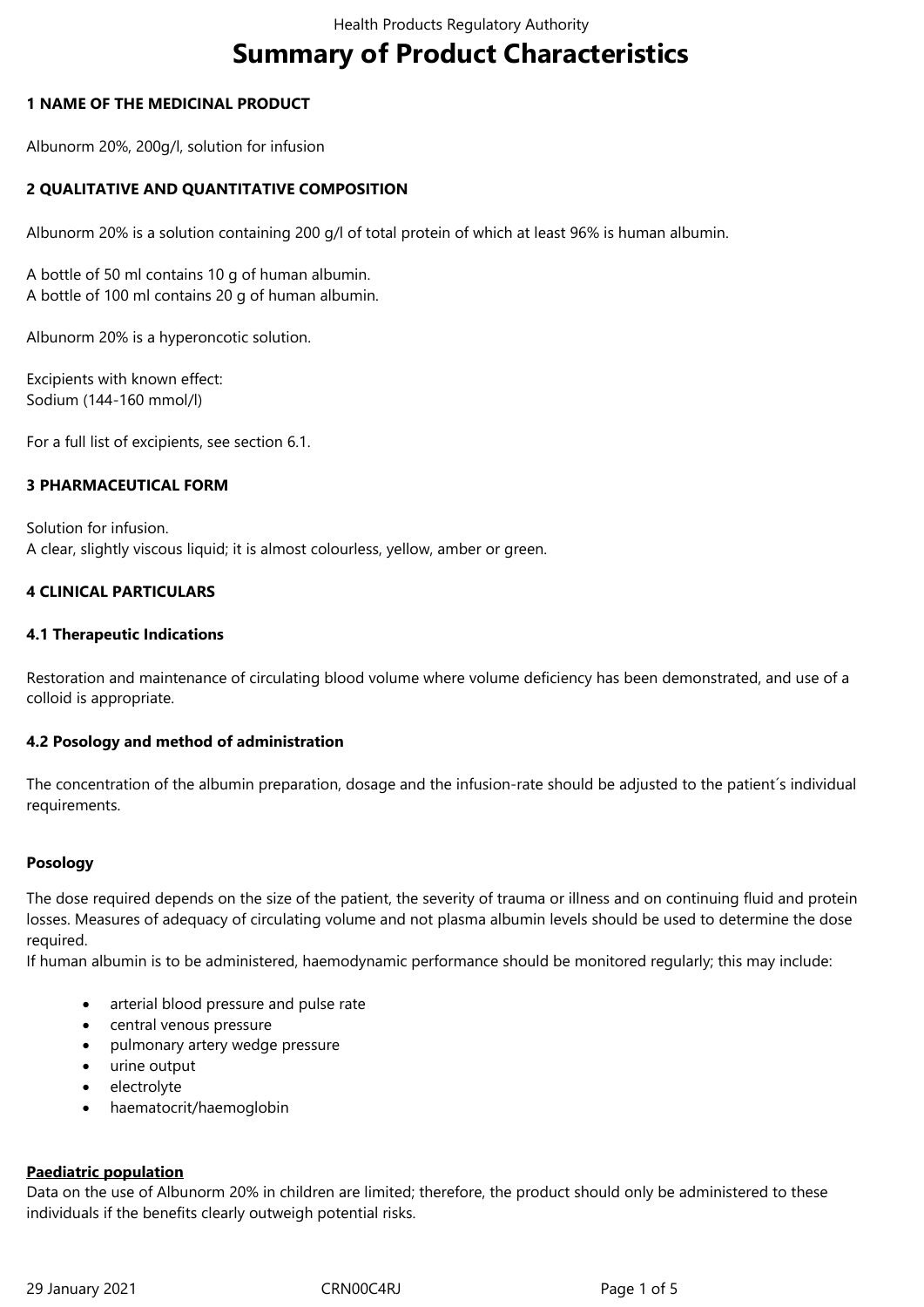## **Method of administration**

Human albumin can be directly administered by the intravenous route, or it can be diluted in an isotonic solution (e.g. 5% glucose or 0.9% sodium chloride).

The infusion rate should be adjusted according to the individual circumstances and the indication. In plasma exchange the infusion-rate should be adjusted to the rate of removal.

## **4.3 Contraindications**

Hypersensitivity to albumin preparations or to any of the excipients.

## **4.4 Special warnings and precautions for use**

#### **Traceability**

In order to improve the traceability of biological medicinal products, the name and the batch number of the administered product should be clearly recorded.

Suspicion of allergic or anaphylactic type reactions requires immediate discontinuation of the infusion. In case of shock, standard medical treatment for shock should be implemented.

Albumin should be used with caution in conditions where hypervolaemia and its consequences or haemodilution could represent a special risk for the patient. Examples of such conditions are:

- Decompensated cardiac insufficiency
- Hypertension
- Oesophageal varices
- Pulmonary oedema
- Haemorrhagic diathesis
- Severe anaemia
- Renal and post-renal anuria

In a post-hoc follow-up study of critically ill patients with traumatic brain injury, fluid resuscitation with albumin was associated with higher mortality rates than was resuscitation with saline. While the mechanisms underlying this observed difference in mortality are not clear, caution is advised in the use of albumin in patients with severe traumatic brain injury.

The colloid-osmotic effect of human albumin 200 or 250 g/l is approximately four times that of blood plasma. Therefore, when concentrated albumin is administered, care must be taken to assure adequate hydration of the patient. Patients should be monitored carefully to guard against circulatory overload and hyperhydration.

200-250 g/l human albumin solutions are relatively low in electrolytes compared to 40-50 g/l human albumin solutions. When albumin is given, the electrolyte status of the patient should be monitored (see section 4.2) and appropriate steps taken to restore or maintain the electrolyte balance.

Albumin solutions must not be diluted with water for injections as this may cause haemolysis in recipients.

If comparatively large volumes are to be replaced, controls of coagulation and haematocrit are necessary. Care must be taken to ensure adequate substitution of other blood constituents (coagulation factors, electrolytes, platelets and erythrocytes).

Hypervolaemia may occur if the dosage and rate of infusion are not adjusted to the patients circulatory situation. At the first clinical signs of cardiovascular overload (headache, dyspnoea, jugular vein congestion), or increased blood pressure, raised venous pressure and pulmonary oedema, the infusion is to be stopped immediately.

This medicinal product contains 331 - 368 mg sodium per 100 mL albumin solution, equivalent to up to 18.4% of the WHO recommended maximum daily intake of 2 g sodium for an adult

Standard measure to prevent infections resulting from the use of medicinal products prepared from human blood or plasma include selection of donors, screening of individual donations and plasma pools for specific markers of infection and the inclusion of effective manufacturing steps for the inactivation/removal of viruses. Despite this, when medicinal products prepared from human blood or plasma are administered, the possibility of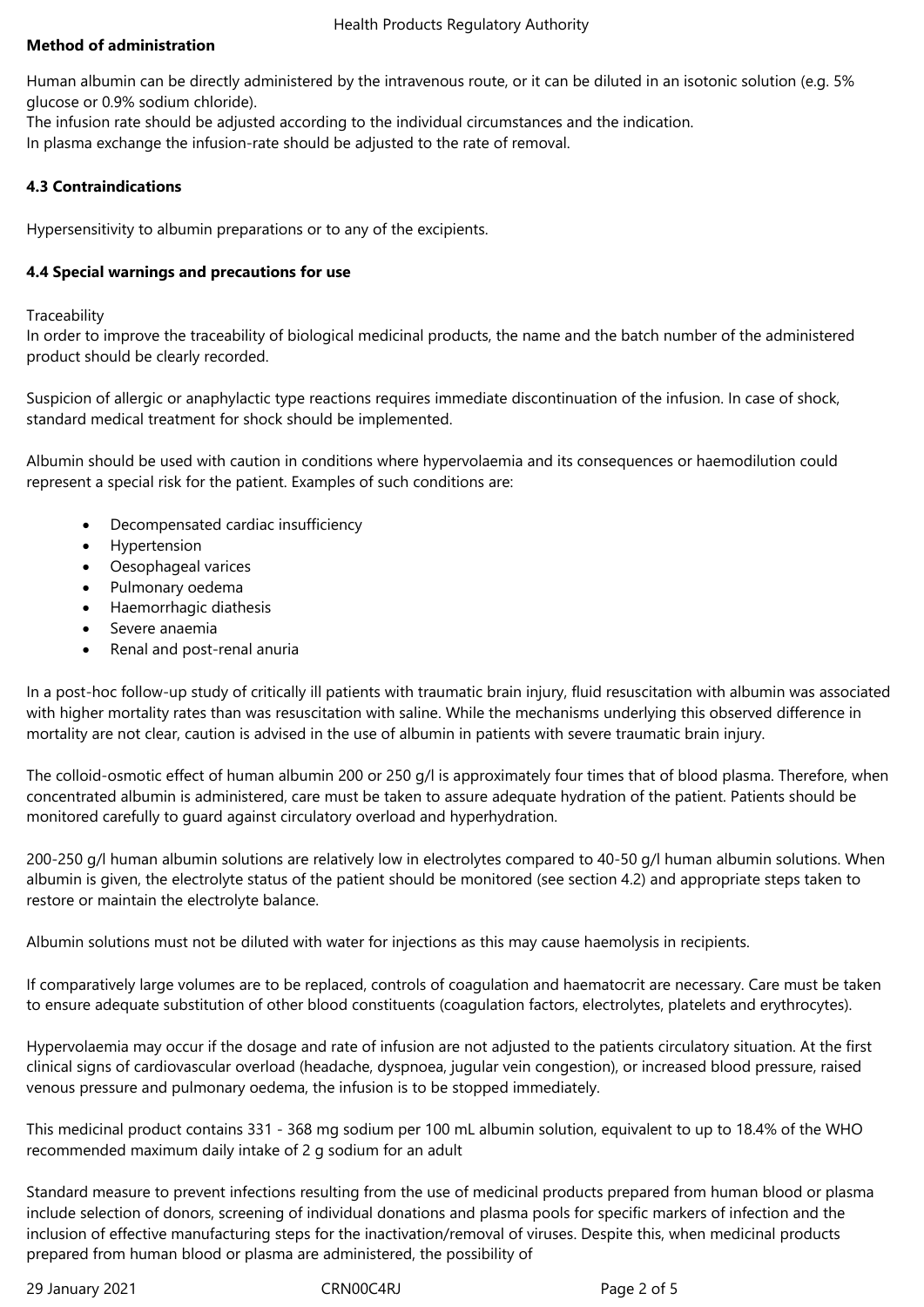#### Health Products Regulatory Authority

transmitting infective agents cannot be totally excluded. This also applies to unknown or emerging viruses and other pathogens.

There are no reports of virus transmissions with albumin manufactured to European Pharmacopoeia specifications by established processes.

It is strongly recommended that every time that Albunorm 20% is administered to a patient, the name and batch number of the product are recorded in order to maintain a link between the patient and the batch of the product.

#### **4.5 Interaction with other medicinal products and other forms of interactions**

No specific interactions of human albumin with other medicinal products are known.

## **4.6 Fertility, pregnancy and lactation**

## *Pregnancy*

The safety of Albunorm 20% for use in human pregnancy has not been established in controlled clinical trials. However, clinical experience with albumin suggests that no harmful effects on the course of pregnancy, or on the fetus and the neonate are to be expected.

No animal reproduction studies have been conducted with Albunorm 20%. However, human albumin is a normal constituent of human blood.

#### **4.7 Effects on ability to drive and use machines**

No effects on ability to drive and use machines have been observed.

#### **4.8 Undesirable effects**

Mild reactions such as flush, urticaria, fever, and nausea occur rarely. These reactions normally disappear rapidly when the infusion rate is slowed down or the infusion is stopped. Very rarely, severe reactions such as shock may occur. In case of severe reactions, the infusion should be stopped and an appropriate treatment should be initiated.

The following adverse reactions have been observed for human albumin solutions during the postmarketing phase and can therefore also be expected for Albunorm 20%.

| System Organ Class                                   | Reactions                                |
|------------------------------------------------------|------------------------------------------|
|                                                      | (frequency not known)*                   |
| Immune system disorders                              | anaphylactic shock anaphylactic reaction |
|                                                      | hypersensitivity                         |
| Psychiatric disorders                                | confusional state                        |
| Nervous system disorders                             | headache                                 |
| Cardiac disorders                                    | tachycardia                              |
|                                                      | bradycardia                              |
| Vascular disorders                                   | hypotension                              |
|                                                      | hypertension                             |
|                                                      | flushing                                 |
| Respiratory, thoracic and mediastinal disorders      | dyspnoea                                 |
| Gastrointestinal disorders                           | nausea                                   |
| Skin and subcutaneous tissue disorders               | urticaria                                |
|                                                      | angioneurotic oedema                     |
|                                                      | rash erythematosus                       |
|                                                      | hyperhidrosis                            |
| General disorders and administration site conditions | pyrexia                                  |
|                                                      | chills                                   |

\* cannot be estimated from the available data

For safety with respect to transmissible agents, see 4.4.

Reporting of suspected adverse reactions

29 January 2021 CRN00C4RJ Page 3 of 5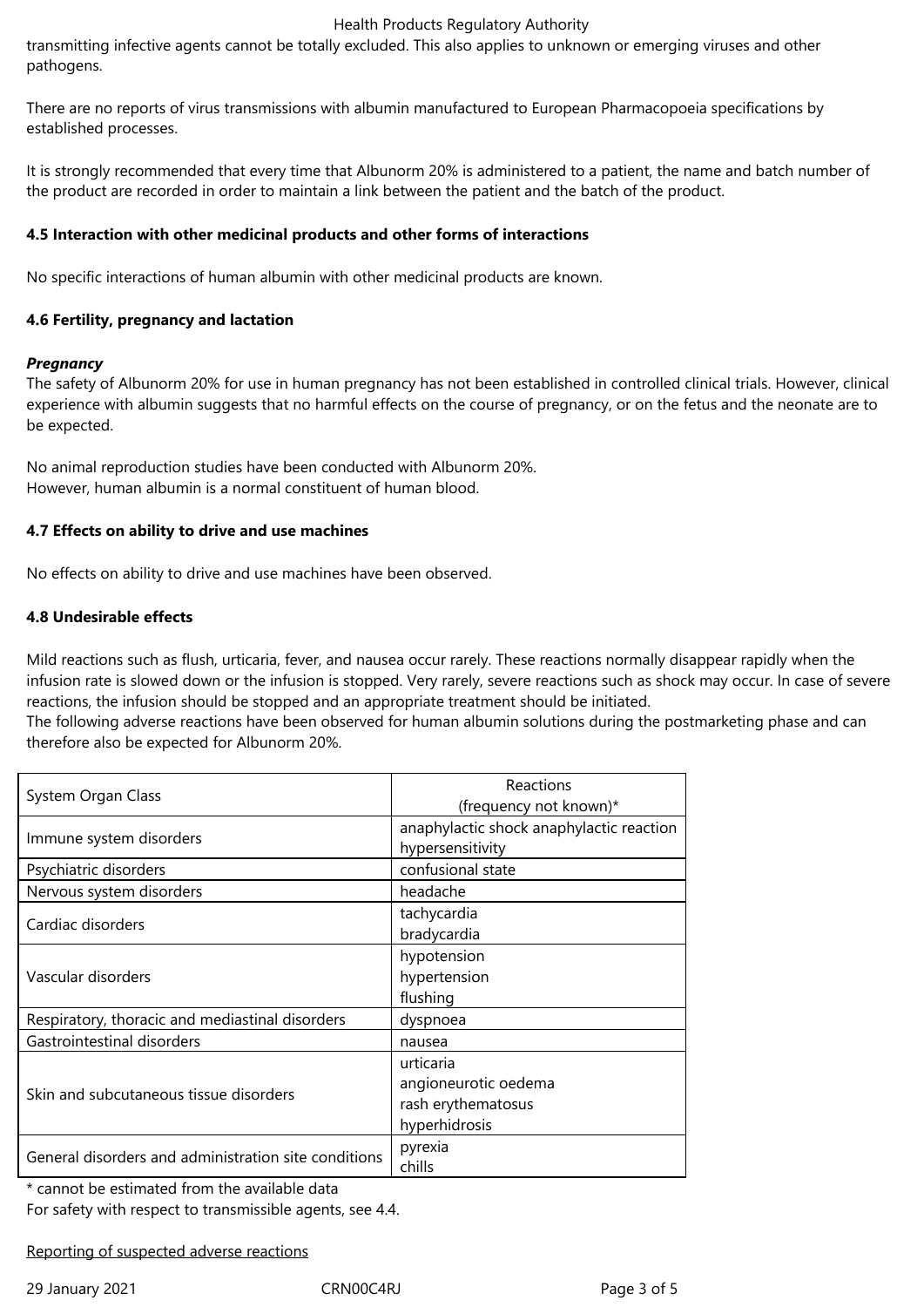#### Health Products Regulatory Authority

Reporting suspected adverse reactions after authorisation of the medicinal product is important. It allows continued monitoring of the benefit/risk balance of the medicinal product. Healthcare professionals are asked to report any suspected adverse reactions via HPRA Pharmacovigilance, www.hpra.ie

## **4.9 Overdose**

Hypervolaemia may occur if the dosage and rate of infusion are too high. At the first clinical signs of cardiovascular overload (headache, dyspnoea, jugular vein congestion), or increased blood pressure, raised central venous pressure and pulmonary oedema, the infusion should be stopped immediately and the patient´s haemodynamic parameters carefully monitored.

## **5 PHARMACOLOGICAL PROPERTIES**

#### **5.1 Pharmacodynamic properties**

Pharmacotherapeutic group: blood substitutes and plasma protein fractions,

ATC code: B05AA01

Human albumin accounts quantitatively for more than half of the total protein in the plasma and represents about 10% of the protein synthesis activity of the liver.

Physico-chemical data:

Human albumin 200 to 250 g/l has a corresponding hyperoncotic effect.

The most important physiological function of albumin results from its contribution to oncotic pressure of the blood and transport function. Albumin stabilises circulating blood volume and is a carrier of hormones, enzymes, medicinal products and toxins.

## **5.2 Pharmacokinetic properties**

Under normal conditions the total exchangeable albumin pool is 4-5 g/kg body weight, of which 40-45% is present intravascularly and 55-60% in the extravascular space. Increased capillary permeability will alter albumin kinetics and abnormal distribution may occur in conditions such as severe burns or septic shock.

Under normal conditions, the average half-life of albumin is about 19 days. The balance between synthesis and breakdown is normally achieved by feedback regulation. Elimination is predominantly intracellular and due to lysosome proteases. In healthy subjects, less than 10% of infused albumin leaves the intravascular compartment during the first 2 hours following infusion. There is considerable individual variation in the effect on plasma volume. In some patients the plasma volume can remain increased for some hours. However, in critically ill patients, albumin can leak out of the vascular space in substantial amounts at an unpredictable rate.

## **5.3 Preclinical safety data**

Human albumin is a normal constituent of human plasma and acts like physiological albumin.

In animals, "single-dose" toxicity testing is of little relevance and does not permit the evaluation of toxic or lethal doses or of a dose-effect-relationship. "Repeated-dose" toxicity testing is impracticable due to the development of antibodies to heterologous protein in animal models.

To date, human albumin has not been reported to be associated with embryo-fetal toxicity, oncogenic or mutagenic potential. No signs of acute toxicity have been described in animal models.

## **6 PHARMACEUTICAL PARTICULARS**

## **6.1 List of excipients**

Sodium chloride 5.7 g/l N-acetyl-DL-tryptophan 3.9 g/l Caprylic acid 2.3 g/l Water for injections ad 1000 ml

*Electrolytes* Sodium 144-160 mmol/l

## **6.2 Incompatibilities**

29 January 2021 CRN00C4RJ Page 4 of 5